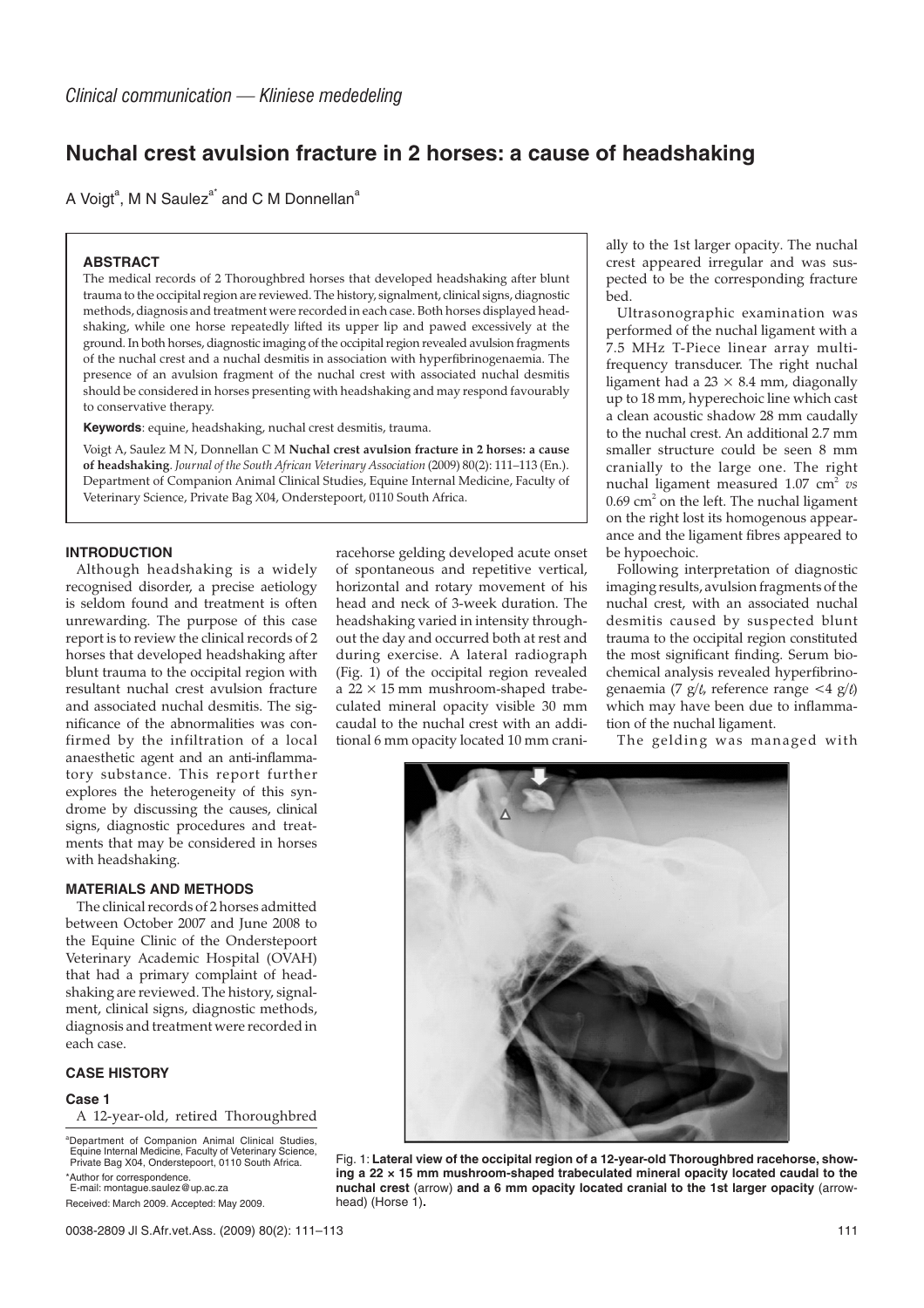phenylbutazone (Phenylbutazone BP, Kyron Laboratories Pty Ltd) (2.2 mg/kg, q12h, PO), dexamethazone (Kortico, Bayer Ltd.) (0.1 mg/kg, q24h, PO) and trimethoprim-sulfamethoxazole (Purbac® , Aspen Pharmacare) (25 mg/kg, q12h, PO) to reduce swelling caused by the suspected trauma to the poll. Local infiltration consisting of 45 mg methylprednisolone acetate (DepoMedrol™, Pfizer), 100 mg lignocaine hydrochloride (Lignocaine Injection 2 %, Bayer Ltd.) and Sarapin® (High Chemical Company) was administered in the nuchal ligament in the region of the nuchal fragment. No further headshaking episodes occurred following treatment and the gelding was discharged from the clinic. Follow-up consultation 12 weeks after discharge indicated that no headshaking behaviour had been noticed.

## **Case 2**

A 5-year-old, retired Thoroughbred racehorse gelding developed signs of headshaking at rest and during exercise of 6-month duration. Clinical symptoms included lifting of the upper lip, pawing excessively and resting his head on the ground. Physical examination revealed hypertrophy of the ventral neck muscles. A radiograph (Fig. 2) of the occipital region showed mineral opacities ranging from 5 to 10 mm adjacent to the nuchal crest external occipital protruberance which appeared irregular and was suspected to be the corresponding fracture bed. These mineral opacities had a rounded appearance and were considered to be due to trauma to the poll region which occurred several months previously.

Ultrasonographic examination of the nuchal ligament was performed as described above. An 11 mm hyperechoic line could be seen casting an acoustic shadow 10 mm to the right of the midline and 11 mm caudoventral to the nuchal crest. Additional smaller concave hyperechoic lines up to 5 mm on the right and 3 mm on the left of the midline were observed. The nuchal ligament on the right lost its homogenous appearance and the ligament fibres appeared to be hypoechoic with associated loss of fibre alignment. The right nuchal ligament measured 1.9 cm<sup>2</sup> vs 0.85 cm<sup>2</sup> on the left.

Following interpretation of diagnostic imaging results, an avulsion fragment of the nuchal crest, with an associated nuchal desmitis was the most significant finding. Serum biochemistry revealed hyperfibrinogenaemia (5 g/ $\ell$ ).

Local infiltration consisting of 18 mg triamcinolone acetonide (Vetalog® , Fort Dodge) and 150 mg ropivacaine hydrochloride (Naropin® , AstraZeneca Pharmaceuticals) was administered into the

Fig. 2: **Lateral oblique radiographic view of the occipital region of a 5-year-old Thoroughbred racehorse, showing mineral opacities ranging from 5 to 10 mm** (arrow) **adjacent to the nuchal crest external occipital protruberance** (Horse 2).

nuchal ligament in the region of the bony fragment. After performing the infiltration, the gelding was lunged and no headshaking behaviour was noticed. Followup consultation 1 year after discharge indicated that the gelding's headshaking behaviour had decreased by 90 %.

# **DISCUSSION**

In a retrospective study of 100 horses with headshaking, a specific aetiology could not be identified in 90 % of the cases and in only 2 horses could it be shown that correction of the disorder led to elimination of clinical signs<sup>6</sup>. Several underlying diseases can present with headshaking signs, but the majority of cases are idiopathic<sup>7,8,17,18</sup>. Irritation by insects, dental disease, guttural pouch mycosis and empyema, otitis media and interna, cranial nerve disorders, ocular disease, subepiglottal cyst, premaxillary bone cyst, ethmoid haematoma, fracture of the frontal bone, maxillary osteoma, protozoal myeloencephalitis and *Trombicula autumnalis* larval infestation are all considered possible causes<sup>5,6,9,14,16,20</sup>

Nuchal crest avulsion fractures with corresponding nuchal ligament desmitis was the most significant finding in the 2 cases in this report. Furthermore, the headshaking behaviour decreased in both after the nuchal ligament was infiltrated with local anaesthetic and corticosteroid. Various published reports on equines describe cervical injuries and bony changes to the skull and spine which may cause clinical signs of headshaking<sup>6</sup>. New bone formation may occur in the region of insertion of the nuchal ligament as well as dorsal and ventral to the site of the inser-

tion on the occiput<sup>2</sup>. This may be seen as an incidental finding, but affected horses tend to resist the reins, find difficulty in flexion at the poll and may rear or shake the head $2,4$ .

Horses with insertional desmitis of the nuchal ligament or injury to the tendon of insertion of semispinalis may have a tendency to shake their heads<sup>4</sup>. These injuries usually occur due to trauma to the region or an excessive amount of lunging exercise while restricted with side or draw reins<sup>4</sup>. In a report of insertional desmopathy of the nuchal ligament, 12 horses presented with various clinical signs such as reluctance to bend the head, stiffness of the neck, excessive head turning and headshaking when exercised $^{\rm 1}.$ Diagnostic procedures performed on the 12 horses indicated exostosis of the protuberantia occipitalis, calcification of the ligamentum nuchae or insertion  $d$ esmopathy<sup>1</sup>.

As found in this report, horses with headshaking commonly show uncontrollable shaking of the head in a vertical, horizontal or rotary direction without any apparent physical stimulus<sup>7,18</sup>. Other signs include nose rubbing, striking at the nose with the forelegs, head pressing and active avoidance of light, warmth or wind on the face. Worsening of clinical signs with exposure to light are common features of photic headshaking<sup>7,8,14</sup> and seasonality is demonstrated in half to three quarters of horses which developed clinical signs of headshaking in the spring and early summer that ceased in late summer or au $tumm<sup>7,18</sup>$ . In some cases horses only showed headshaking when exercised<sup>7</sup> while others only showed it at rest $14,18$ .